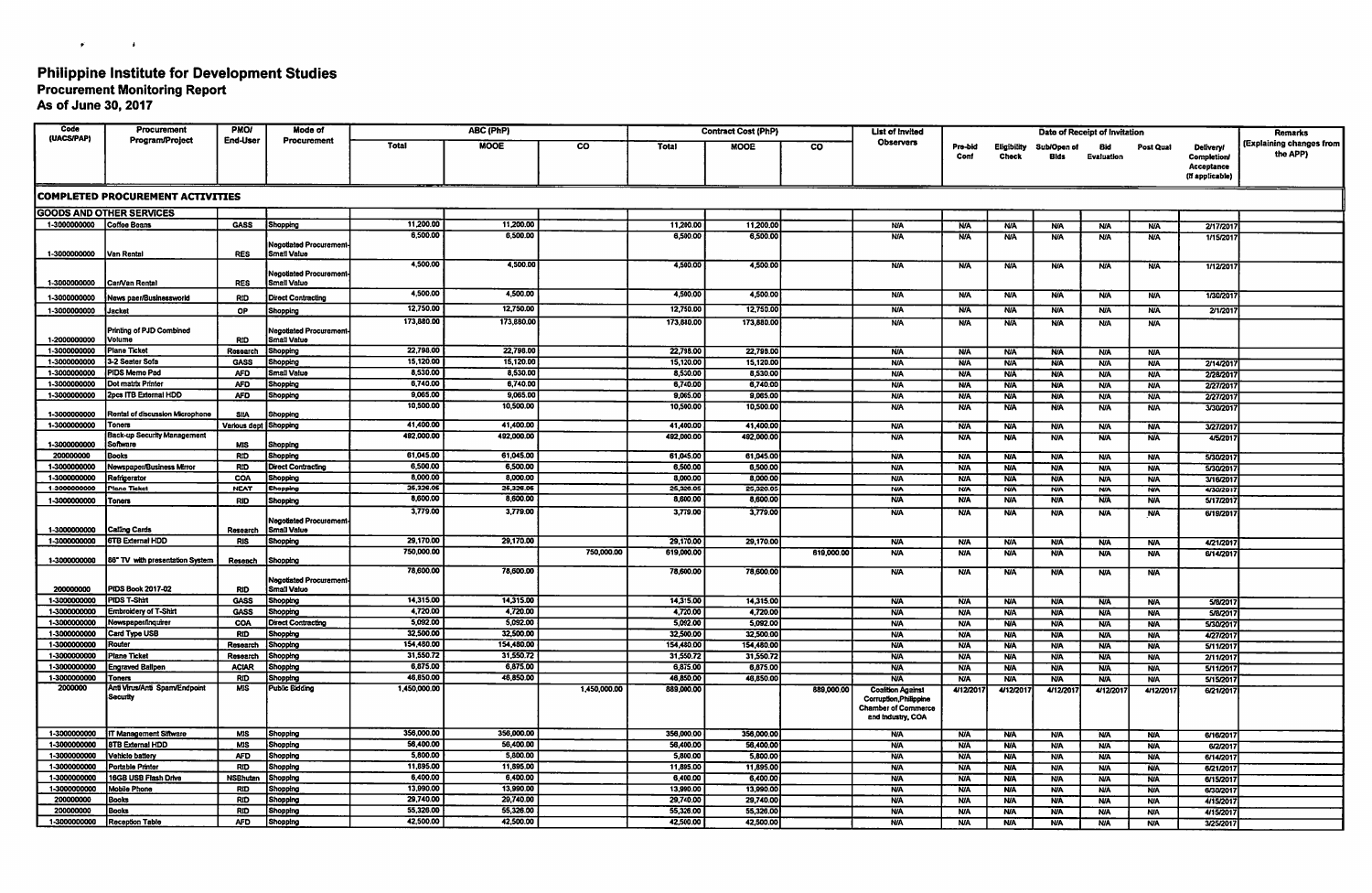| $\cdots$           |                                                                       |                         |                                                         |               |               |    |                  |                            |                        |                        |                 |                             |                     |                               |            |                                                                         |                                      |
|--------------------|-----------------------------------------------------------------------|-------------------------|---------------------------------------------------------|---------------|---------------|----|------------------|----------------------------|------------------------|------------------------|-----------------|-----------------------------|---------------------|-------------------------------|------------|-------------------------------------------------------------------------|--------------------------------------|
| Code<br>(UACS/PAP) | Procurement<br><b>Program/Project</b>                                 | <b>PMO!</b><br>End-User | Mode of<br>Procurement                                  |               | ABC (PhP)     |    |                  | <b>Contract Cost (PhP)</b> |                        | <b>List of Invited</b> |                 |                             |                     | Date of Receipt of Invitation |            |                                                                         | Remarks                              |
|                    |                                                                       |                         |                                                         | Total         | <b>MOOE</b>   | CO | Total            | <b>MOOE</b>                | $\overline{\text{co}}$ | <b>Observers</b>       | Pre-bid<br>Conf | Eligibility<br><b>Check</b> | Sub/Open of<br>Bids | Bid<br><b>Evaluation</b>      | Post Qual  | <b>Delivery!</b><br><b>Completion/</b><br>Acceptance<br>(If applicable) | (Explaining changes from<br>the APP) |
|                    |                                                                       |                         |                                                         | 13,776.00     | 13,776.00     |    | 13,776.00        | 13,776.00                  |                        | <b>N/A</b>             | <b>N/A</b>      | N/A                         | <b>N/A</b>          | <b>NA</b>                     | <b>N/A</b> | 1/20/201                                                                |                                      |
| 200000000          | Catering Services - January 20,<br>2017                               | <b>PMDP</b>             | <b>Vegotiated Procurement</b><br>Small Value            |               |               |    |                  |                            |                        |                        |                 |                             |                     |                               |            |                                                                         |                                      |
| 200000000          | Catering Services - Febuary 07,<br>2017                               |                         | <b>Vegotiated Procurement</b><br>Small Value            | 40,320.00     | 40,320.00     |    | 40,320.00        | 40,320.00                  |                        | <b>N/A</b>             | <b>NJA</b>      | <b>N/A</b>                  | <b>N/A</b>          | <b>N/A</b>                    | <b>N/A</b> | 2/7/201                                                                 |                                      |
|                    |                                                                       |                         |                                                         | 252,500.00    | 252,500.00    |    | 252,500.00       | 252,500.00                 |                        | <b>NA</b>              | <b>N/A</b>      | <b>N/A</b>                  | <b>N/A</b>          | <b>N/A</b>                    | <b>N/A</b> | 3/30/2017                                                               |                                      |
| 200000000          | Venue and Room<br>Accommodation-Makati Shang                          | <b>SIIA</b>             | <b>Negotiated Procurement</b><br>Loase of Venue         |               |               |    |                  |                            |                        |                        |                 |                             |                     |                               |            |                                                                         |                                      |
| 200000000          | Catering Services - April 03, 2017                                    | OP.                     | <b>Negotiated Procurement</b><br>Small Value            | 8,400.00      | 8,400.00      |    | 8,400.00         | 8,400.00                   |                        | <b>N/A</b>             | <b>N/A</b>      | <b>N/A</b>                  | <b>NIA</b>          | <b>NA</b>                     | <b>N/A</b> | 4/3/201                                                                 |                                      |
|                    | Vehicle Repair -65k Periodic                                          |                         |                                                         | 4,503.68      | 4,503.68      |    | 4,563.68         | 4,563.68                   |                        | <b>N/A</b>             | <b>N/A</b>      | <b>N/A</b>                  | <b>N/A</b>          | <b>N/A</b>                    | <b>N/A</b> | 1/4/201                                                                 |                                      |
| 1-3000000000       | maintenance - for Isuzu<br>Crosswind SKV 781                          | <b>AFD</b>              | <b>Negotiated Procurement</b><br>- Small Value          |               |               |    |                  |                            |                        |                        |                 |                             |                     |                               |            |                                                                         |                                      |
| 1-3000000000       | Vehicle Repair -10k Periodic<br>Maintenance Toyota Fortuner<br>YT7876 | <b>OP</b>               | <b>Negotiated Procurement</b><br>Small Value            | 11,149.00     | 11,149.00     |    | 4,563.68         | 4,563.68                   |                        | <b>N/A</b>             | <b>N/A</b>      | <b>N/A</b>                  | <b>N/A</b>          | <b>N/A</b>                    | <b>N/A</b> | 2/15/201                                                                |                                      |
|                    | Vehicle Repair -15k Periodic                                          |                         |                                                         | 9,855.00      | 9,855.00      |    | 9,855.00         | 9,855.00                   |                        | <b>N/A</b>             | <b>N/A</b>      | <b>N/A</b>                  | <b>NJA</b>          | <b>N/A</b>                    | <b>N/A</b> | 1/18/201                                                                |                                      |
| 1-3000000000       | Maintenance Toyota Innova<br>YU4699                                   | <b>OVP</b>              | <b>Negotiated Procurement</b><br>- Small Value          |               |               |    |                  |                            |                        |                        |                 |                             |                     |                               |            |                                                                         |                                      |
| 1-3000000000       | Replace Alternator belt, plate light<br><b>Isuzu Plate SKV791</b>     | RID                     | Shopping                                                | 1,673.97      | 1,673.97      |    | 1,673.97         | 1,673.97                   |                        | <b>N/A</b>             | <b>NIA</b>      | <b>N/A</b>                  | <b>NJA</b>          | <b>N/A</b>                    | <b>N/A</b> | 3/7/2017                                                                |                                      |
|                    | Periodic maintenance of Isuzu                                         |                         |                                                         | 5,294.68      | 5,294.68      |    | 5,294.68         | 5,294.68                   |                        | <b>NA</b>              | <b>N/A</b>      | <b>N/A</b>                  | <b>N/A</b>          | <b>N/A</b>                    | <b>N/A</b> | 2/23/201                                                                |                                      |
| 1-3000000000       | <b>SKV 791</b>                                                        | <b>RID</b>              | <b>Negotiated Procurement</b><br><b>Small Value</b>     | 25,295.24     | 25,295.24     |    | 25,295.24        | 25,295.24                  |                        | <b>N/A</b>             | <b>N/A</b>      |                             |                     |                               |            | 2/23/201                                                                |                                      |
| 1-3000000000       | Periodic maintenance of Toyota<br>Innova YU1808                       | PSD                     | <b>Negotiated Procurement</b><br>Small Value            |               |               |    |                  |                            |                        |                        |                 | <b>N/A</b>                  | <b>N/A</b>          | <b>N/A</b>                    | <b>N/A</b> |                                                                         |                                      |
|                    | Periodic manitenance Isuzu                                            |                         | <b>Negotiated Procurement</b>                           | 6,430.83      | 6,430.83      |    | 6,430.83         | 6,430.83                   |                        | <b>N/A</b>             | <b>N/A</b>      | <b>N/A</b>                  | <b>N/A</b>          | <b>NA</b>                     | <b>N/A</b> | 3/28/2017                                                               |                                      |
| 1-3000000000       | Crooswind SKV 781                                                     | <b>AFD</b>              | Small Value                                             | 2,910.00      | 2,910.00      |    | 2,910.00         | 2,910.00                   |                        | <b>N/A</b>             | <b>N/A</b>      | <b>N/A</b>                  | <b>N/A</b>          | <b>N/A</b>                    | <b>N/A</b> | 4/3/201                                                                 |                                      |
| 1-3000000000       | Repair Toyota Innova YU1806                                           | <b>PSD</b>              | <b>Negotiated Procurement</b><br>Small Value            |               |               |    |                  |                            |                        |                        |                 |                             |                     |                               |            |                                                                         |                                      |
| 1-3000000000       | Repair Isuzu Crosswind SKV 781                                        | <b>AFD</b>              | <b>Negotiated Procurement</b><br>- Small Value          | 868.75        | 868.75        |    | 868.75           | 868.75                     |                        | <b>N/A</b>             | <b>N/A</b>      | N/A                         | <b>N/A</b>          | <b>N/A</b>                    | <b>N/A</b> | 4/4/2017                                                                |                                      |
| 1-3000000000       | Repair of Isuzu Crosswind SKV<br>1791                                 | <b>AFD</b>              | <b>Negotiated Procurement</b><br>Small Value            | 38,958.00     | 38,958.00     |    | 38,958.00        | 38,958.00                  |                        | <b>N/A</b>             | <b>N/A</b>      | N/A                         | <b>N/A</b>          | <b>N/A</b>                    | <b>N/A</b> | 4/5/2017                                                                |                                      |
| 1-3000000000       | <b>Common Supplies</b>                                                | <b>AFD</b>              | <b>Negotiated -Agency to</b><br><b>Agency Agreement</b> | 14,425.65     | 14,425.65     |    | 14,425.65        | 14,425.65                  |                        | <b>N/A</b>             | <b>NA</b>       | <b>N/A</b>                  | <b>N/A</b>          | <b>N/A</b>                    | <b>N/A</b> | 5/23/201                                                                |                                      |
| 1-3000000000       | Common Supplies                                                       | <b>AFD</b>              | <b>Negotiated -Agency to</b><br><b>Agency Agreement</b> | 3,072.31      | 3,072.31      |    | 3,072.31         | 3,072.31                   |                        | <b>N/A</b>             | <b>N/A</b>      | N/A                         | <b>N/A</b>          | <b>N/A</b>                    | <b>N/A</b> | 5/10/201                                                                |                                      |
| 1-3000000000       | Ink cartridges                                                        | <b>AFD</b>              | <b>Negotiated -Agency to</b><br>Agency Agreement        | 1,809.60      | 1,809.60      |    | 1,809.60         | 1,809.60                   |                        | <b>NA</b>              | <b>N/A</b>      | <b>N/A</b>                  | <b>N/A</b>          | <b>N/A</b>                    | <b>N/A</b> | 5/10/201                                                                |                                      |
|                    |                                                                       |                         | Negotiated -Agency to                                   | 10,550.25     | 10,550.25     |    | 10,550.25        | 10,550.25                  |                        | <b>N/A</b>             | <b>N/A</b>      | <b>N/A</b>                  | <b>N/A</b>          | <b>N/A</b>                    | <b>N/A</b> | 3/22/201                                                                |                                      |
| 1-3000000000       | Common Supplies                                                       | <b>AFD</b>              | Agency Agreement<br>Negotiated -Agency to               | 71,489.10     | 71,489.10     |    | 71,489.10        | 71,489.10                  |                        | <b>N/A</b>             | <b>N/A</b>      | <b>N/A</b>                  | <b>N/A</b>          | <b>N/A</b>                    | <b>N/A</b> | 4/25/2017                                                               |                                      |
| 1-3000000000       | <b>Toner and Ink Cartridges</b>                                       | Various                 | Agoncy Agreement                                        |               |               |    |                  |                            |                        |                        |                 |                             |                     |                               |            |                                                                         |                                      |
| 1-3000000000       | Common Supplies                                                       | <b>AFD</b>              | <b>Negotiated -Agency to</b><br>Agency Agreement        | 3,699.97      | 3,699.97      |    | 3,699.97         | 3,699.97                   |                        | <b>N/A</b>             | <b>N/A</b>      | <b>N/A</b>                  | <b>N/A</b>          | <b>NA</b>                     | <b>N/A</b> | 1/10/201                                                                |                                      |
| 1-3000000000       | Paper Multi Copy Paper                                                | <b>AFD</b>              | Negotiated -Agency to<br>Agency Agreement               | 14,040.00     | 14,040.00     |    | 14,040.00        | 14,040.00                  |                        | <b>N/A</b>             | <b>N/A</b>      | <b>N/A</b>                  | <b>N/A</b>          | <b>NIA</b>                    | <b>N/A</b> | 1/10/2017                                                               |                                      |
|                    |                                                                       |                         | <b>Negotiated Procurement</b>                           | 26,880.00     | 26,880.00     |    | 26,880.00        | 26,880.00                  |                        | <b>N/A</b>             | <b>N/A</b>      | <b>N/A</b>                  | <b>N/A</b>          | NIA                           | <b>N/A</b> | 5/15/201                                                                |                                      |
| 1-3000000000       | Van Rental to La Trinidad                                             | <b>ACIAR</b>            | <b>Smail Value</b>                                      |               |               |    |                  |                            |                        |                        |                 |                             |                     |                               |            |                                                                         |                                      |
| 100000000          | Newspaper Advertisement                                               | <b>BAC</b>              | Direct Contracting                                      | 10,886.40     | 10,886.40     |    | 10,886.40        | 10,886.40                  |                        | <b>N/A</b>             | <b>N/A</b>      | <b>N/A</b>                  | <b>N/A</b>          | <b>N/A</b>                    | <b>N/A</b> | 5/2/2017                                                                |                                      |
|                    | Rent Expenses                                                         | <b>GASS</b>             | Venue                                                   | 18,794,284.78 | 18,794,284.78 |    | 16, 194, 284. 77 | 18,794,284.77              |                        |                        | NA              |                             | w                   | rua                           | NW         | 6/30/201                                                                |                                      |
| 100000000          | <b>Training Course on Internal</b><br>Quality Audit                   | <b>GASS</b>             | <b>Negotiated -Agency to</b><br><b>Agency Agreement</b> | 30,000.00     | 30,000.00     |    | 30,000.00        | 30,000.00                  |                        | <b>N/A</b>             | <b>N/A</b>      | <b>N/A</b>                  | <b>N/A</b>          | <b>N/A</b>                    | <b>N/A</b> | 5/13/2017                                                               |                                      |
| 100000000          | Public Service Values                                                 | <b>GASS</b>             | <b>Negotiated -Agency to</b><br>Agency Agreement        | 135,000.00    | 135,000.00    |    | 135,000.00       | 135,000.00                 |                        | <b>N/A</b>             | <b>N/A</b>      | <b>N/A</b>                  | <b>N/A</b>          | <b>N/A</b>                    | <b>N/A</b> | 5/19/2017                                                               |                                      |
| 100000000          | Plane Ticket (Cebu Pacific)                                           | <b>GASS</b>             | Shopping                                                | 556,338.51    | 556,338.51    |    | 556,338.51       | 556,338.51                 |                        |                        | <b>N/A</b>      | <b>N/A</b>                  | <b>N/A</b>          | <b>N/A</b>                    | <b>N/A</b> | 5/19/2017                                                               |                                      |
| 100000000          | <b>Team Building</b>                                                  | <b>GASS</b>             | <b>Negotiated -Agency to</b><br>Agency Agreement        | 28,000.00     | 28,000.00     |    | 28,000.00        | 28,000.00                  |                        | <b>N/A</b>             | <b>N/A</b>      | <b>N/A</b>                  | <b>N/A</b>          | <b>N/A</b>                    | <b>N/A</b> | 5/19/2017                                                               |                                      |
| 100000000          | <b>Team Building</b>                                                  | <b>GASS</b>             | Negotiated Bid-Lease of<br>Venue                        | 640,100.00    | 640,100.00    |    | 640,100.00       | 640,100.00                 |                        | <b>N/A</b>             | <b>N/A</b>      | <b>NA</b>                   | <b>N/A</b>          | <b>N/A</b>                    | <b>N/A</b> | 5/19/2017                                                               |                                      |
| 130000000          | Postage and delivery                                                  | <b>GASS</b>             | Negotiated -Agency to<br>Agency Agreement               | 126,748.84    | 126,748.84    |    | 126,748.84       | 126,748.84                 |                        | <b>N/A</b>             | <b>N/A</b>      | <b>N/A</b>                  | <b>N/A</b>          | <b>N/A</b>                    | <b>N/A</b> | 6/30/2017                                                               |                                      |
|                    |                                                                       |                         | <b>Negotiated -Agency to</b>                            | 34,782.06     | 34,782.06     |    | 34,782.06        | 34,782.06                  |                        | <b>N/A</b>             | <b>NA</b>       | <b>N/A</b>                  | <b>N/A</b>          | <b>N/A</b>                    | <b>N/A</b> | 6/30/2017                                                               |                                      |
| 130000000          | <b>Water</b>                                                          | <b>GASS</b>             | Agency Agreement                                        |               |               |    |                  |                            |                        |                        |                 |                             |                     |                               |            |                                                                         |                                      |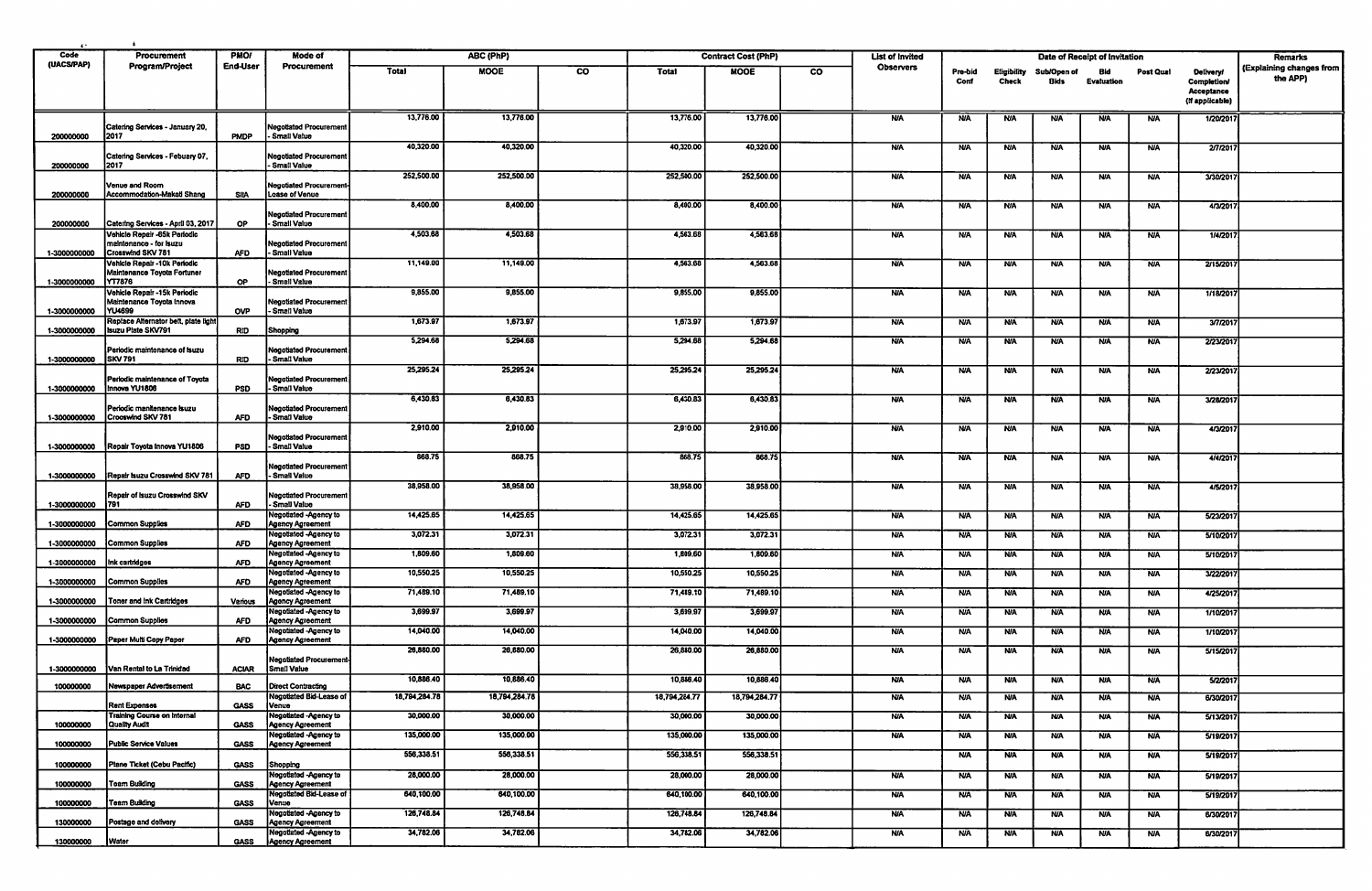| Code                       | Procurement                                                                                                         | <b>PMOI</b>                  | <b>Mode of</b>                                                                          | ABC (PhP)               |                         |              |                         | <b>Contract Cost (PhP)</b> | <b>List of Invited</b>  |                                                                                                       | Date of Receipt of Invitation |                             |                          |                          |                          | <b>Remarks</b>                                                  |                                      |
|----------------------------|---------------------------------------------------------------------------------------------------------------------|------------------------------|-----------------------------------------------------------------------------------------|-------------------------|-------------------------|--------------|-------------------------|----------------------------|-------------------------|-------------------------------------------------------------------------------------------------------|-------------------------------|-----------------------------|--------------------------|--------------------------|--------------------------|-----------------------------------------------------------------|--------------------------------------|
| (UACS/PAP)                 | <b>Program/Project</b>                                                                                              | <b>End-User</b>              | Procurement                                                                             | Total                   | <b>MOOE</b>             | co           | <b>Total</b>            | MOOE                       | $\overline{\mathbf{c}}$ | <b>Observers</b>                                                                                      | Pre-bid<br>Conf               | Eligibility<br><b>Check</b> | Sub/Open of<br>Bids      | Bid<br>Evaluation        | Post Qual                | <b>Delivery/</b><br>Completion<br>Acceptance<br>(If applicable) | (Explaining changes from<br>the APP) |
| 100000000                  | Electricity                                                                                                         | <b>GASS</b>                  | GPPB Resolution No. 19<br>2006                                                          | 545,871.22              | 545,871.22              |              | 541,871.22              | 541,871.22                 |                         | <b>N/A</b>                                                                                            | <b>NIA</b>                    | <b>N/A</b>                  | <b>N/A</b>               | <b>N/A</b>               | <b>N/A</b>               | 6/30/201                                                        |                                      |
| 130000000                  | Telephone                                                                                                           | <b>GASS</b>                  | GPPB Resolution No. 19<br>2006                                                          | 343,125.88              | 343,125.88              |              | 343,125.88              | 343,125.88                 |                         | <b>NIA</b>                                                                                            | <b>N/A</b>                    | <b>N/A</b>                  | <b>N/A</b>               | <b>N/A</b>               | <b>N/A</b>               | 6/30/201                                                        |                                      |
| 130000000                  | Internet                                                                                                            | <b>GASS</b>                  | <b>GPPB Resolution No. 19</b><br>2006                                                   | 259,200.00              | 259,200.00              |              | 259,200.00              | 259,200.00                 |                         | <b>N/A</b>                                                                                            | <b>N/A</b>                    | <b>N/A</b>                  | <b>N/A</b>               | <b>N/A</b>               | <b>N/A</b>               | 6/30/201                                                        |                                      |
| 100000000                  | Insurance                                                                                                           | <b>GASS</b>                  | <b>Negotiated -Agency to</b><br><b>Agency Agreement</b><br><b>Negotiated -Agency to</b> | 307,749.02<br>40,297.85 | 307,749.02<br>40,297.85 |              | 307,749.02              | 307,749.02                 |                         | <b>N/A</b>                                                                                            | <b>N/A</b>                    | <b>N/A</b>                  | <b>NIA</b>               | <b>N/A</b>               | <b>N/A</b>               | 6/30/201                                                        |                                      |
| 100000000                  | Fedelity Bond                                                                                                       | <b>GASS</b>                  | <b>Agency Agreement</b><br>Negotiated-Small Value                                       | 141,036.79              | 141,036.79              |              | 40,297.85<br>141,036.79 | 40,297.85<br>141,036.79    |                         | <b>N/A</b><br><b>N/A</b>                                                                              | <b>N/A</b><br><b>N/A</b>      | <b>N/A</b><br><b>N/A</b>    | <b>N/A</b><br><b>N/A</b> | <b>N/A</b><br><b>N/A</b> | <b>N/A</b><br><b>N/A</b> | 5/29/201<br>6/30/201                                            |                                      |
| 130000000                  | <b>Fuel Oil and Lubricants</b>                                                                                      | <b>GASS</b>                  | Procurement<br>Negotiated -Agency to                                                    | 3,697,199.99            | 3,697,199.99            |              | 3,697,199.99            | 3,697,199.99               |                         | <b>N/A</b>                                                                                            | <b>N/A</b>                    | <b>N/A</b>                  | <b>N/A</b>               | <b>N/A</b>               | <b>N/A</b>               | 6/30/201                                                        |                                      |
| 100000000<br>100000000     | <b>Auditing Services</b><br><b>Security Services</b>                                                                | <b>GASS</b><br><b>GASS</b>   | <b>Agency Agreement</b><br><b>GPPB Resolution No. 24</b><br>2007                        | 707,214.63              | 707,214.63              |              | 707,214.63              | 707,214.63                 |                         | <b>N/A</b>                                                                                            | <b>N/A</b>                    | <b>N/A</b>                  | <b>N/A</b>               | <b>N/A</b>               | <b>N/A</b>               | 6/30/201                                                        |                                      |
| 100000000                  | <b>Janitorial Services</b>                                                                                          | <b>GASS</b>                  | <b>GPPB Resolution No. 24</b><br>2007                                                   | 278,721.93              | 278,721.93              |              | 278,721.93              | 278,721.93                 |                         | <b>N/A</b>                                                                                            | <b>N/A</b>                    | <b>N/A</b>                  | <b>N/A</b>               | <b>NA</b>                | <b>N/A</b>               | 6/30/201                                                        |                                      |
| 100000000                  | Registration of Motor Vehicle                                                                                       | <b>GASS</b>                  | Negotiated - Agency to<br>Agency                                                        | 6,777.18                | 6,777.18                |              | 6,777.18                | 6,777.18                   |                         | <b>N/A</b>                                                                                            | <b>N/A</b>                    | <b>N/A</b>                  | <b>N/A</b>               | <b>N/A</b>               | <b>N/A</b>               | 6/30/201                                                        |                                      |
|                            | <b>Total Alloted Budget of Procurement Activities</b>                                                               |                              |                                                                                         | 31,366,173.88           | 27,829,288.11           | 2,200,000.00 |                         |                            |                         |                                                                                                       |                               |                             |                          |                          |                          |                                                                 |                                      |
|                            | <b>Total Contract Price of Procurement Actitvites Conducted</b>                                                     |                              |                                                                                         | 31,366,173.88           |                         |              | 30,652,448.55           | 29,144,448.55              | 1,508,000.00            |                                                                                                       |                               |                             |                          |                          |                          |                                                                 |                                      |
|                            | <b>Total Savings (Total Alloted Budget - Total Contract Price)</b>                                                  |                              |                                                                                         | $\sim$                  |                         |              |                         |                            |                         |                                                                                                       |                               |                             |                          |                          |                          |                                                                 |                                      |
|                            |                                                                                                                     |                              |                                                                                         |                         |                         |              |                         |                            |                         |                                                                                                       |                               |                             |                          |                          |                          |                                                                 |                                      |
|                            | ON-GOING PROCUREMENT ACTIVITIES                                                                                     |                              |                                                                                         |                         |                         |              |                         |                            |                         |                                                                                                       |                               |                             |                          |                          |                          |                                                                 |                                      |
|                            | <b>GOODS AND OTHER SERVICES</b>                                                                                     | <b>EADN</b>                  |                                                                                         | 56,743.53               |                         |              |                         |                            |                         |                                                                                                       |                               |                             |                          |                          |                          |                                                                 |                                      |
| 200000000                  | <b>Editing Services</b>                                                                                             |                              | <b>Negotiated Procurement</b><br>- Smail Value                                          |                         | 56,743.53               |              | 56,743.53               | 56,743.53                  |                         | <b>N/A</b>                                                                                            | <b>N/A</b>                    | <b>N/A</b>                  | <b>N/A</b>               | <b>NIA</b>               | <b>N/A</b>               |                                                                 |                                      |
| 200000000                  | <b>Editing Services</b>                                                                                             | <b>EADN</b>                  | Negotiated Procurement<br>Small Value                                                   | 58,589.43               | 58,589.43               |              | 58,589.43               | 58,589.43                  |                         | <b>N/A</b>                                                                                            | <b>N/A</b>                    | <b>N/A</b>                  | <b>N/A</b>               | <b>N/A</b>               | <b>N/A</b>               |                                                                 |                                      |
| 200000000                  | Layouting and Printing APEC<br>Book 2015 book Vol 2                                                                 | <b>RID</b>                   | <b>Negotiated Procurement</b><br>Small Value                                            | 79,506.00               | 79,506.00               |              | 79,506.00               | 79,506.00                  |                         | <b>N/A</b>                                                                                            | N/A                           | N/A                         | <b>N/A</b>               | <b>N/A</b>               | <b>N/A</b>               |                                                                 |                                      |
| 1-3000000000               | Desktop Computer -MSOffice                                                                                          | <b>Various</b>               | <b>Negotiated -Agency to</b><br><b>Agency Agreement</b>                                 | 444,000.00              |                         | 444,000.00   | 444,000.00              |                            | 444,000.00              | <b>N/A</b>                                                                                            | <b>N/A</b>                    | <b>N/A</b>                  | <b>N/A</b>               | <b>N/A</b>               | <b>N/A</b>               |                                                                 |                                      |
| 1-300000000                | <b>Desktop Computer</b>                                                                                             | Various                      | <b>Negotiated -Agency to</b><br><b>Agency Agreement</b>                                 | 1,276,766.40            |                         | 1,276,766.40 | 1,276,766.40            |                            | 1,276,766.40            | <b>N/A</b>                                                                                            | <b>NIA</b>                    | <b>N/A</b>                  | <b>N/A</b>               | <b>N/A</b>               | <b>N/A</b>               |                                                                 |                                      |
| 1-300000000                | Analog Telephone Adapter                                                                                            | <b>MIS</b>                   | Shopping                                                                                | 225,000.00              |                         | 225,000.00   | 225,000.00              |                            | 225,000.00              | <b>N/A</b>                                                                                            | <b>N/A</b>                    | <b>N/A</b>                  | <b>NIA</b>               | <b>N/A</b>               | <b>N/A</b>               |                                                                 |                                      |
| 1-300000000                | Server Grade UPS, Firewall<br>Appliance, Rack Mounted Server                                                        | Various                      | <b>Public Bidding</b>                                                                   | 1,250,000.00            |                         | 1,250,000.00 | 1,228,000.00            |                            | 1,228,000.00            | <b>Coalition Against</b><br>Corruption, Philippine<br><b>Chamber of Commerce</b><br>and Industry, COA | 4/12/201                      | 4/12/2017                   | 4/12/2017                | 4/12/2011                | 4/12/2017                |                                                                 |                                      |
| <b>CONSULTING SERVICES</b> |                                                                                                                     |                              |                                                                                         |                         |                         |              |                         |                            |                         |                                                                                                       |                               |                             |                          |                          |                          |                                                                 |                                      |
| 300000000                  | - Assessment of Planning and<br>Programming for Capital Projects Department<br>at the National and Agency<br>Levels | Research                     | <b>Negotiated Procurement</b><br>- SVP                                                  | 400,000.00              | 400,000.00              |              |                         | 400,000.00                 |                         | <b>N/A</b>                                                                                            | <b>N/A</b>                    | <b>N/A</b>                  | <b>NJA</b>               | <b>N/A</b>               | <b>N/A</b>               |                                                                 |                                      |
| 300000000                  | - Gender Equality in the<br>Philippines: What Do Indicators<br>on the Sustainable Development<br>Goals Suggest?     | Research<br>Department       | <b>Negotiated Procurement</b><br>SVP                                                    | 450,000.00              | 450,000.00              |              |                         | <b>N/A</b>                 |                         | <b>N/A</b>                                                                                            | <b>N/A</b>                    | N/A                         | <b>N/A</b>               | <b>NA</b>                | <b>N/A</b>               |                                                                 |                                      |
| 300000000                  | - Estimation of the Philippine<br>Macroeconometric Model                                                            | Research<br>Department - SVP | Negotiated Procurement                                                                  | 420,000.00              | 420,000.00              |              |                         | <b>NA</b>                  |                         | <b>NA</b>                                                                                             | <b>N/A</b>                    | <b>N/A</b>                  | <b>N/A</b>               | <b>N/A</b>               | <b>N/A</b>               |                                                                 |                                      |
| 300000000                  | - Research Assistance to the<br>Study on the Estimation of the<br>Philippine Macroeconometric<br>Model              | Research<br>Department       | <b>Negotiated Procurement</b><br>l-SVP                                                  | 270,000.00              | 270,000.00              |              |                         | <b>N/A</b>                 |                         | <b>N/A</b>                                                                                            | <b>N/A</b>                    | <b>N/A</b>                  | N/A                      | <b>NA</b>                | <b>N/A</b>               |                                                                 |                                      |
| 300000000                  | CARP after 30 Years: Study II -<br>Assessment of AVAs for the<br>Modernization of Agriculture                       | Research<br>Department       | <b>Negotiated Procurement</b><br>l-SVP                                                  | 280,000.00              | 280,000.00              |              |                         | 280,000.00                 |                         | <b>NA</b>                                                                                             | <b>N/A</b>                    | N/A                         | <b>N/A</b>               | <b>N/A</b>               | <b>N/A</b>               |                                                                 |                                      |
| 300000000                  | Assessment of the Regulation<br>on Balance Housing<br>Development                                                   | Research<br>Department       | <b>Negotiated Procurement</b><br>- SVP                                                  | 280,000.00              | 280,000.00              |              |                         | <b>N/A</b>                 |                         | <b>N/A</b>                                                                                            | <b>N/A</b>                    | <b>N/A</b>                  | <b>N/A</b>               | <b>N/A</b>               | <b>N/A</b>               |                                                                 |                                      |